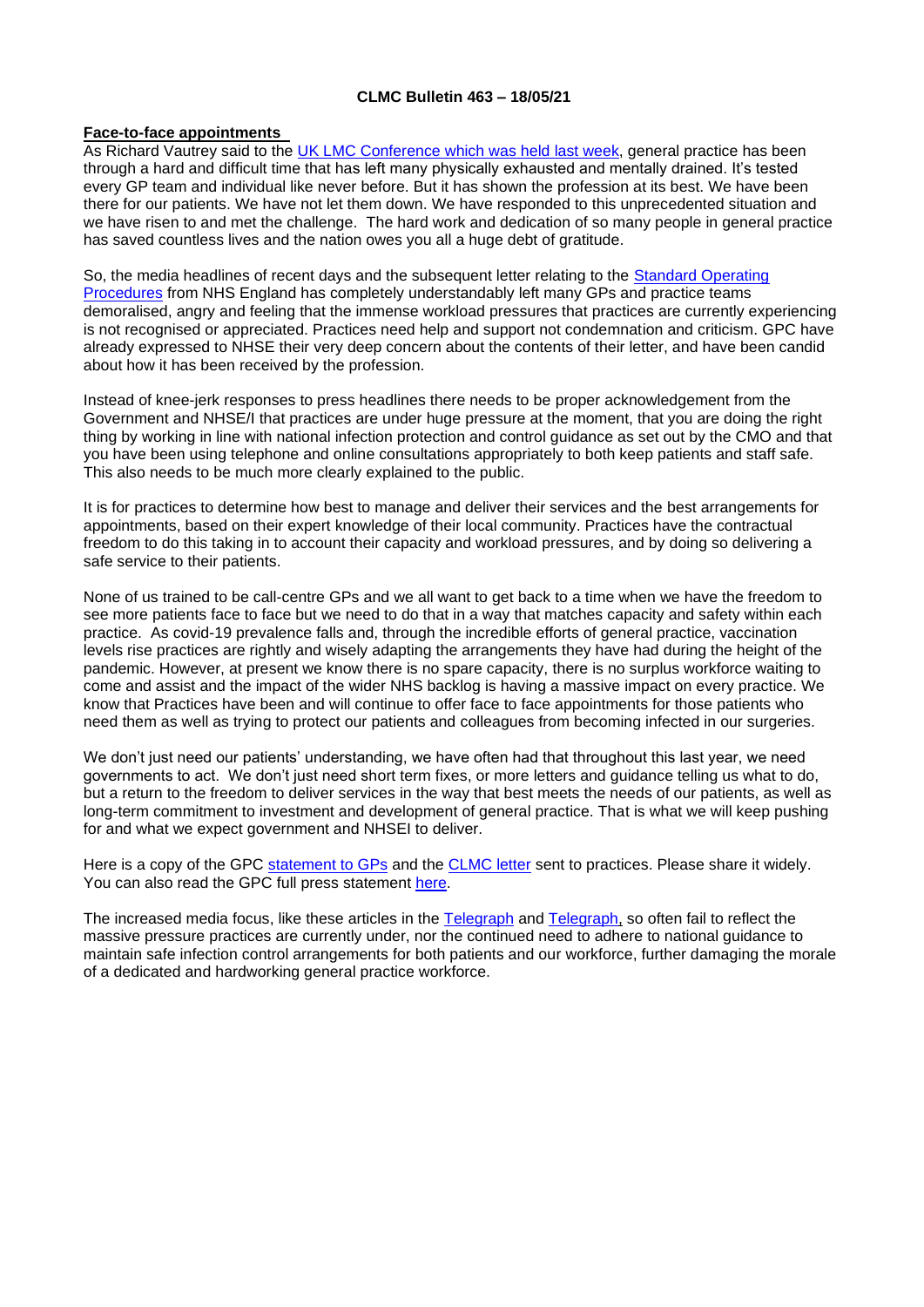# **Online Consultations - Contractual Requirements**

We are aware that there have been a growing number of concerns relating to NHSE/I guidance suggesting. and local commissioners requiring, practices to maintain online consultations and remote triage systems.

## **The contractual position**

Before the pandemic, as part of the [2019 GP contract deal](https://www.england.nhs.uk/publication/gp-contract-five-year-framework/) (paragraph 5.10 (i)) GPC England agreed that it would eventually become contractual for practices to offer online consultations during core hours. This agreement has not yet been added to the contract regulations, so is not currently a contractual requirement. However, GPCE also agreed that practices should offer online consultations as early as possible, provided that the necessary infrastructure is in place, but it would not become a requirement until it is entered into the contract regulations. It is, therefore, for practices to determine how best they use online consultation systems, including what hours they are available, and they should try to use them in such a way that helps with triage and workload management, enabling the delivery of a safer and more accessible service to all their patients.

## **The reality for practices and patients**

The COVID pandemic has necessitated the implementation of online consultations and remote triage ahead of time. Many practices have found remote triage and online consultation systems useful as a way of gathering more information from patients to assess whether they need to be seen face to face, and to direct them to the most appropriate service/healthcare worker as well as manage demand, workload and crucially safety during the pandemic. However, some practices find these systems can increase demand and workload pressures, and many practices as well as patients want a return to arrangements that we last saw in 2019.

It is clear that patient experiences and their expectations have changed due to the pandemic, and that both patients and practices are now using technology to support consultations to a greater extent, but it is also clear that practice workload and demand (which was very high before the pandemic) has also increased over the last few months as we move into the recovery phase.

GPCE has been rebutting suggestions in the media that practices have been preventing patients from accessing services face to face, as any patient who needs it can, and has always been able to, have a face to face appointment. Telephone and online consultations have been appropriately used by practices as a safer way of consulting during the pandemic period and has allowed many millions of patients to access appointments. Many lives may have been saved as a result.

### **The future**

We all hope to get back to a greater proportion of face to face appointments when it is safe to do so and government restrictions allow, as this is at the heart of good doctor patient relationships and why many became and continue as GPs, but that also depends on the capacity of a limited and exhausted workforce to cope with growing demand. We, therefore, need the government and NHSEI to do far more to support general practice at this critical time, not just with IT, but practical support for the workforce and funding to improve practice premises to create safer environments.

The whole model of access to general practice, including the impact on practice workload and the patient experience, must be reviewed as we move toward a new normal. Practices need the flexibility to find a model that works for their patient population and for the practice workforce – this cannot be a one-size-fits-all approach with total or majority online service, but equally cannot be a total face to face service; there will be a need for a balance.

# **LMC UK Conference 2021**

The LMC UK Conference 2021 was held last week, where we debated a wide range of motions – many focused, not unexpectedly, on the workload and workforce pressures in general practice which have been exacerbated even further during the pandemic. We also passed some very important motions, including ones calling for zero tolerance to racism and the role general practice can play in addressing climate change.

In his [speech](https://www.bma.org.uk/bma-media-centre/general-practice-needs-real-and-meaningful-support-during-covid-recovery-says-uk-gp-leader) to the conference, Richard Vautrey, GPC Chair, highlighted that the past 14 months have tested every GP team and individual like never before and he called for the Government to act to address this and provide real and meaningful support for practices as they continue to play a vital role in the country's pandemic recovery. We cannot allow another crisis to hit us without being better prepared.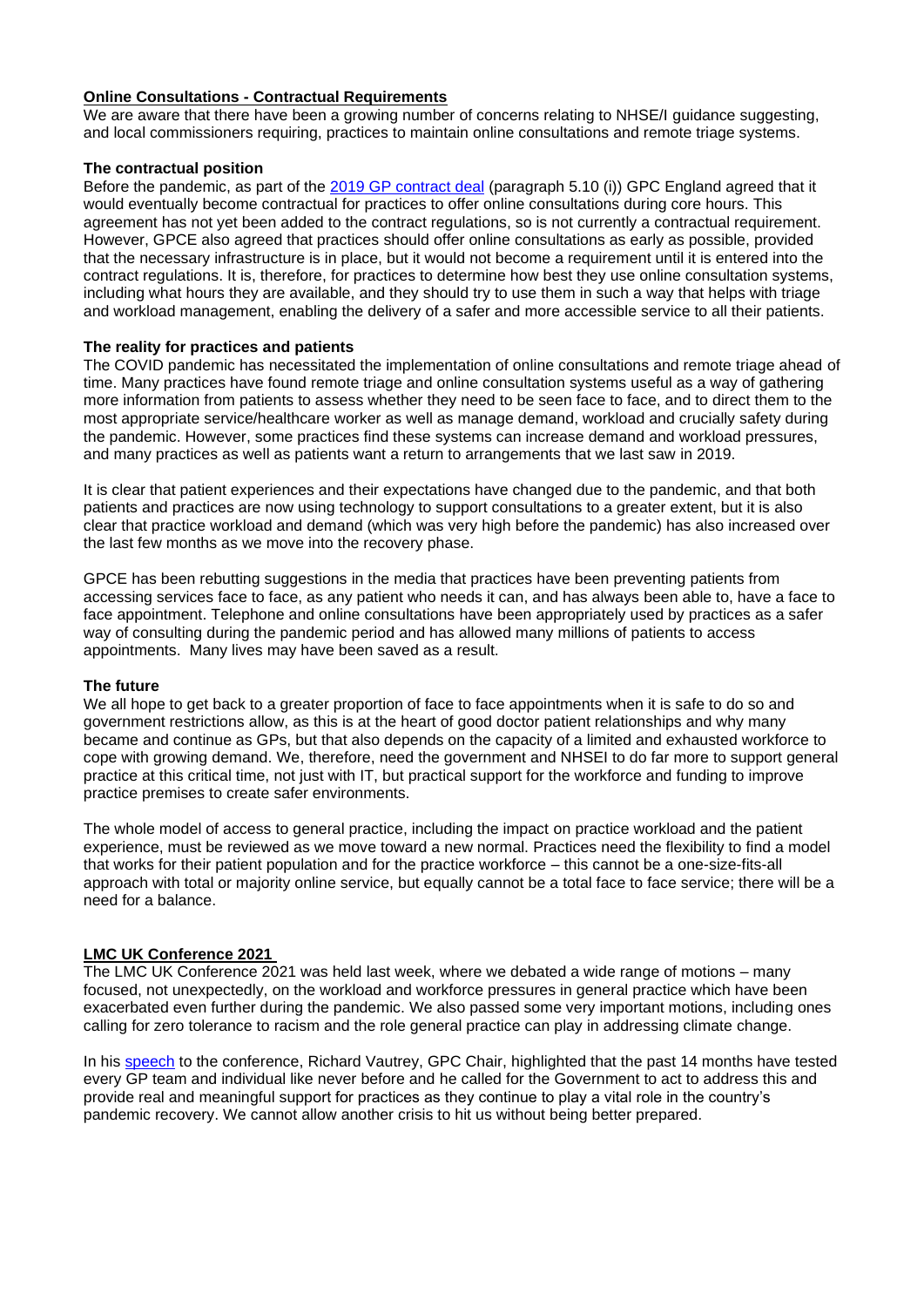This comes as the recent [GP appointment data](https://digital.nhs.uk/data-and-information/publications/statistical/appointments-in-general-practice/march-2021) revealed that there were 3million more appointments in March this year than there were in March 2019, before the onset of the pandemic, and the [workforce figures](https://digital.nhs.uk/data-and-information/publications/statistical/general-and-personal-medical-services/31-march-2021) published last week which showed that NHS in England lost more than 900 GP partners between March 2020 and March this year. This at a time where the number of patients per practice is 22% higher than it was in 2015. Resulting now in 0.46 fully qualified GPs per 1000 patients in England - down from 0.52 in 2015.

This issue was also illustrated in the latest [BMA survey,](https://www.bma.org.uk/media/4058/bma-survey-april-2021-primary-care-setting-snapshot.pdf) which found that a third of GPs said they were more likely to retire early following the pandemic and one in five said they were more likely to leave the NHS for another career, citing workload and their own health and wellbeing as the primary reason. Read the BMA's full analysis of the figures on the [GP pressures page.](https://www.bma.org.uk/advice-and-support/nhs-delivery-and-workforce/pressures/pressures-in-general-practice)

These [graphs by NHS Digital on online consultation submission,](https://www.clevelandlmc.org.uk/website/IGP367/files/Online%20and%20Video%20Consultation%20Analysis.pdf) also clearly show the increase in the use of online consultations, which have nearly double in the past year.

Watch Richard's full speech [here](https://www.youtube.com/watch?v=ORGY9JkKwKw) .You can view the resolutions [here,](https://www.bma.org.uk/media/4110/uk-lmc-conference-news-may-2021.pdf) along with the recordings of the event [here.](https://bma.streameventlive.com/)

#### **COVID-19 vaccination programme**

As of 13 May, [38-39-year-olds](https://www.england.nhs.uk/2021/05/nhs-to-invite-people-aged-38-and-39-for-life-saving-covid-19-jab/) (part of cohort 11) are now eligible to receive the COVID-19 vaccination in England. This comes after [JCVI updated their advice for vaccination of those under 40,](https://www.gov.uk/government/news/jcvi-advises-on-covid-19-vaccine-for-people-aged-under-40) which NHSE/I issued [guidance](https://www.england.nhs.uk/coronavirus/wp-content/uploads/sites/52/2021/05/C1279-jcvi-announcement-regarding-astrazeneca-vaccine-and-next-steps-7-may-2021.pdf) on for GP practices.

### **COVID vaccine status**

The [Government has announced](https://www.gov.uk/guidance/demonstrating-your-covid-19-vaccination-status-when-travelling-abroad) that from 17 May 2021, people will be able to demonstrate their COVID-19 vaccine status for travelling purposes, by accessing the NHS app, or by calling 119. People are also strongly advised not to contact their GP to prove their vaccine status.

"Do not contact your GP surgery about your COVID-19 vaccination status. GPs cannot provide letters showing your COVID-19 vaccination status."

This was also supported in a motion passed at the LMC UK Conference, which called for easy access to complete vaccination and immunisation record, to provide evidence for employment and travel purposes, to reduce the need for patients to request this from their GP.

In preparation for the requests that may arrive in general practice, practices can use the following draft text to inform messages on your websites and to signpost patients to:

*"Thank you for contacting the surgery enquiring about COVID vaccination certification.* 

*We are unable to issue this certificate at the practice.*

*Please see the [Gov.uk website](https://www.gov.uk/guidance/demonstrating-your-covid-19-vaccination-status-when-travelling-abroad) for further information.* 

*Proof of your vaccination status will be available on the NHSapp, which is also valuable for accessing your health records and ordering repeat prescriptions.* 

*The NHSapp can be downloaded from [here](https://apps.apple.com/gb/app/nhs-app/id1388411277) for iPhone or [here](https://play.google.com/store/apps/details?id=com.nhs.online.nhsonline) for android.* 

*Alternatively, you can call the NHS helpline on 119 (from 17 May) and ask for a letter to be posted to you. This must be at least 5 days after you've completed your course of the vaccine, the letter may to take up to 5 days to reach you.*

*Kind regards \*Your Surgery\* "*

You may find this [video](https://www.youtube.com/watch?v=Q0SCcLtw8JA) advising patients how to register for the app helpful.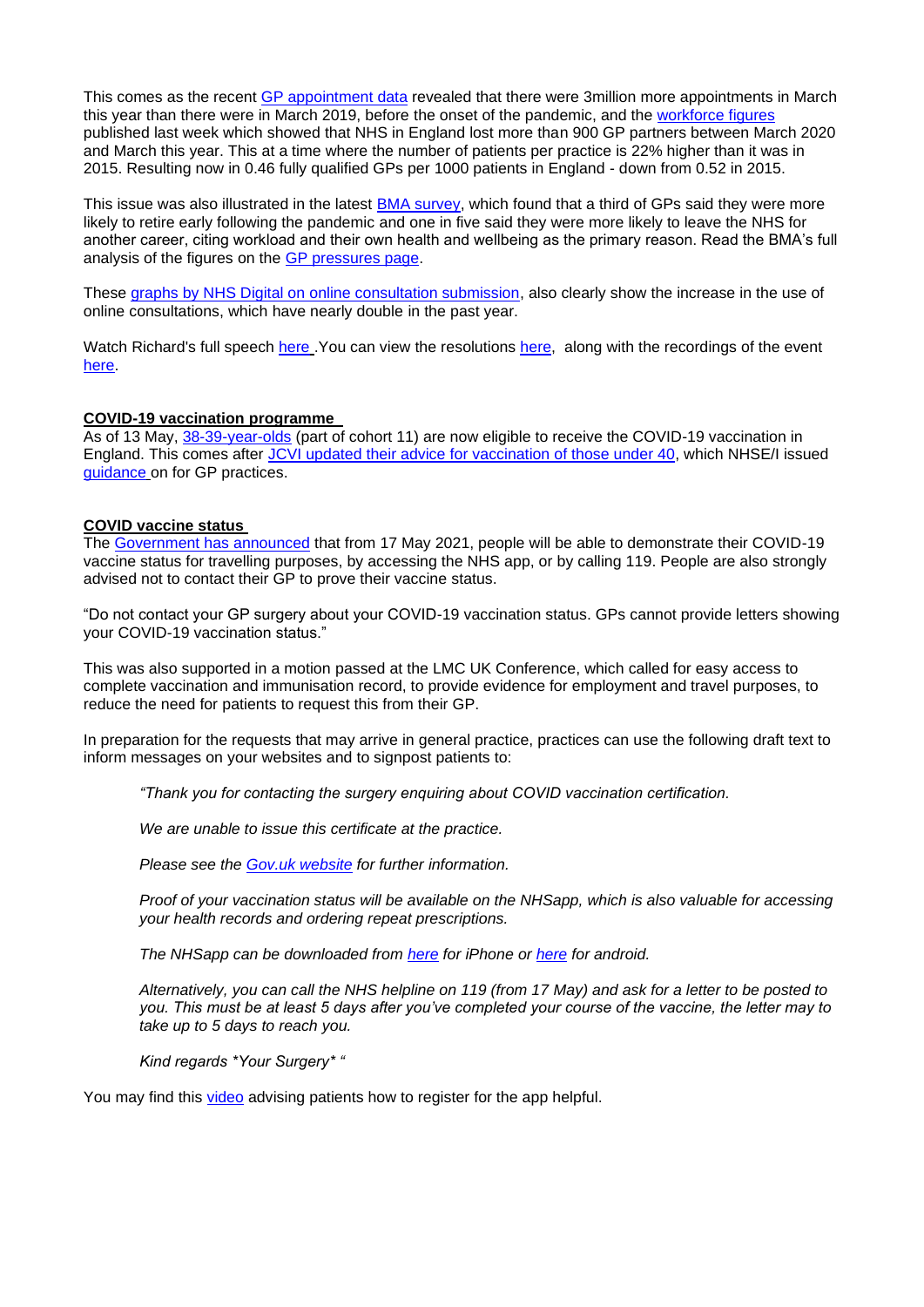#### **Change to 2nd dose vaccination schedule**

This [guidance](https://www.clevelandlmc.org.uk/website/IGP367/files/covid.pdf) related to JCVI advice to bring forward 2nd doses of vaccinations.

*"Appointments for a second dose of a vaccine will be brought forward from 12 to 8 weeks for the remaining people in the top nine priority groups who have yet to receive their second dose. This is to ensure people across the UK have the strongest possible protection from the virus at an earlier opportunity. The move follows updated advice from the independent experts at the Joint Committee on Vaccination and Immunisation (JCVI), which has considered the latest available evidence on the variant and has recommended reducing the dosing interval to help protect the nation from the variant.*

*People should continue to attend their second dose appointments and nobody needs to contact the NHS. The NHS will let those who should bring their appointment forward know, when they are able to do so.*

*Those aged under 50 will continue to get their first dose, with their second dose at 12 weeks, as has been the deployment strategy so far."*

### **Changes to National Booking Service (NBS) for pregnant women**

The new NBS functionality will enable pregnant women to book appointments at a site that offers the Pfizer-BioNTech or Moderna vaccine following a series of screening questions. This is in line with JCVI guidance and the [Green Book.](https://generalpracticebulletin.cmail19.com/t/d-l-qiddtdt-jlddotjkh-t)

Every woman who is pregnant or thinks she might be, should be offered a discussion on the potential risks and benefits of vaccination with a clinician, so that she can make an informed choice about whether to receive it. Pregnant women will be able to have a conversation with a healthcare professional at their vaccination appointment or can speak to their maternity team or GP service.

#### **Vaccine data**

Nearly [55 million doses of COVID vaccines](https://coronavirus.data.gov.uk/details/vaccinations) have now been delivered in the UK, and over 18 million have also received their second dose. The latest [data](https://www.england.nhs.uk/statistics/statistical-work-areas/covid-19-vaccinations/) show that over 30 million people in England have received their first dose, and 16 million their second dose.

Read more about the latest changes in the GPC [guidance about the COVID-19 vaccination programme.](https://www.bma.org.uk/advice-and-support/covid-19/gp-practices/covid-19-vaccination-programme)

### **Multilingual versions of pulse oximetry patient video**

An NHS video showing people [how to use a pulse oximeter at home](https://generalpracticebulletin.cmail19.com/t/d-l-qiidhlt-jueujdtjj-k/) is now [available in multiple languages](https://generalpracticebulletin.cmail19.com/t/d-l-qiidhlt-jueujdtjj-u/) as part of the Health and Care video library. This includes 11 of the most commonly spoken languages in England after English. The video is for people with suspected or confirmed coronavirus, who have been asked to monitor their oxygen levels at home using a pulse oximeter and are being supported by [COVID Oximetry](https://generalpracticebulletin.cmail19.com/t/d-l-qiidhlt-jueujdtjj-o/)  [@home](https://generalpracticebulletin.cmail19.com/t/d-l-qiidhlt-jueujdtjj-o/) or [COVID virtual ward](https://generalpracticebulletin.cmail19.com/t/d-l-qiidhlt-jueujdtjj-b/) services.

### **Referring patients with minor illness symptoms to a community pharmacist**

Practices can refer patients contacting them with minor illness symptoms for a same day consultation with a community pharmacist, using the referral pathway to the Community Pharmacist Consultation Service.

[The RCGP are hosting a webinar](https://generalpracticebulletin.cmail19.com/t/d-l-qiidhlt-jueujdtjj-x/) on 27 May to explain how the referral pathway works, the benefits to practices and patients and how to start using it, hearing from GPs, practice managers and pharmacists. For more information on the pathway visit the [CPCS Future NHS page.](https://generalpracticebulletin.cmail19.com/t/d-l-qiidhlt-jueujdtjj-m/)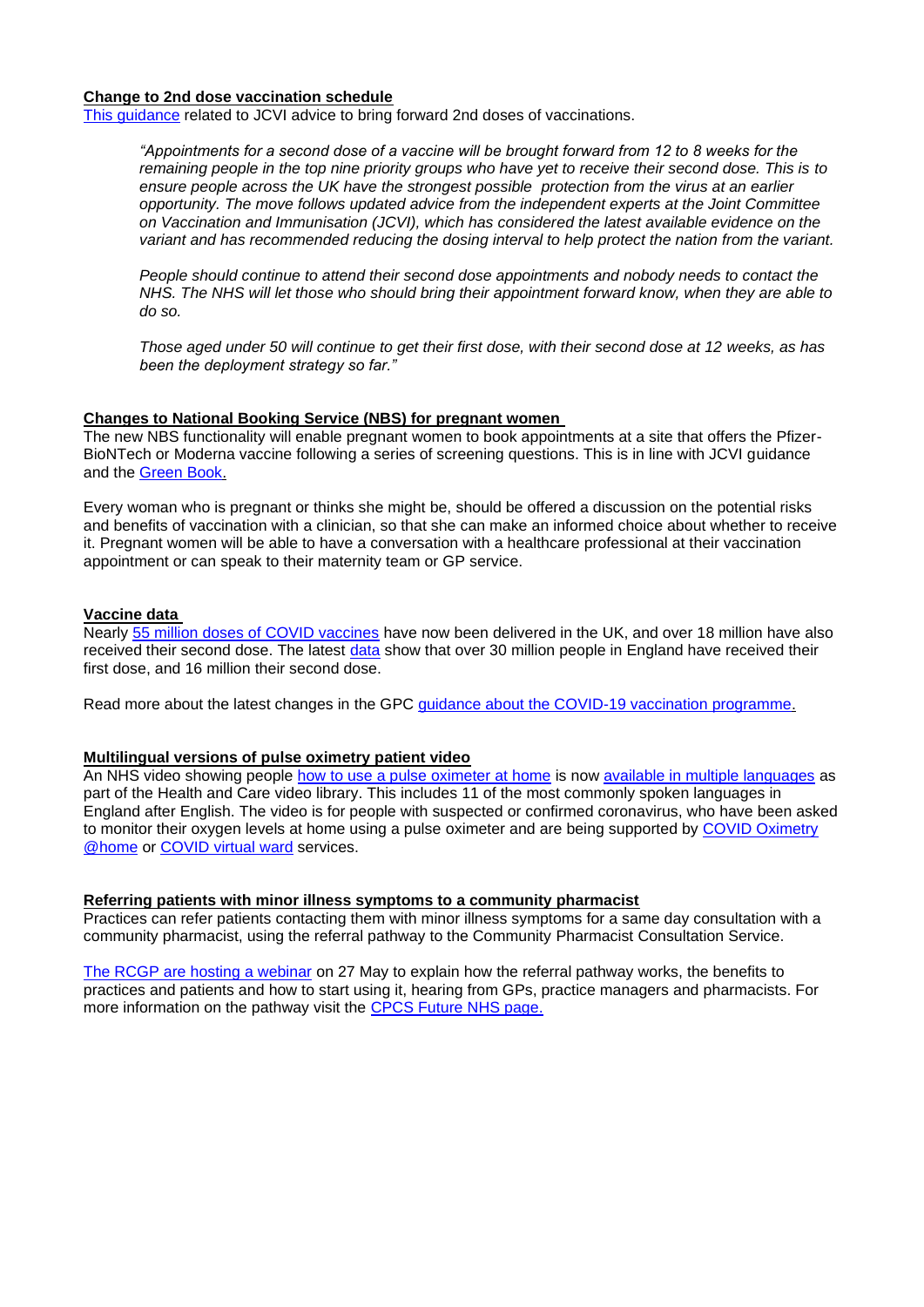# **DPN for GP Data for planning and research (GPDPR), legal direction**

NHS Digital (NHSD) has sent out a Data Provision Notice (DPN) to all practices notifying them of the rollout of GP Data for Planning and Research (GPDPR).

## **Key documents/links**

- [RCGP/BMA statement](https://www.bma.org.uk/news-and-opinion/statement-on-gp-data-for-planning-and-research)
- [Data Provision Notice \(DPN\)](https://digital.nhs.uk/binaries/content/assets/website-assets/corporate-information/directions-and-data-provision-notices/data-provision-notices/general-practice-data-for-planning-and-research-dpn-v1.0.pdf)
- [Privacy statement](https://digital.nhs.uk/data-and-information/data-collections-and-data-sets/data-collections/general-practice-data-for-planning-and-research/gp-privacy-notice)
- [Patient information on GPDPR](https://digital.nhs.uk/data-and-information/data-collections-and-data-sets/data-collections/general-practice-data-for-planning-and-research/transparency-notice)
- **[Transparency notice](https://digital.nhs.uk/data-and-information/data-collections-and-data-sets/data-collections/general-practice-data-for-planning-and-research/transparency-notice)**
- [Type 1 opt-out form](https://digital.nhs.uk/binaries/content/assets/website-assets/data-and-information/data-collections/general-practice-data-for-planning-and-research/type-1-opt-out-form.docx)
- [Next steps for GPs](https://digital.nhs.uk/data-and-information/data-collections-and-data-sets/data-collections/general-practice-data-for-planning-and-research#further-information-for-gp-practices)

This is a planned replacement for the GPES (GP extraction service) to collect data for planning and research from general practices. This data collection mechanism will, in time, become the only one that GPs *need* to comply with when sharing data for secondary uses, although they may wish, and are entitled to continue sharing data for secondary uses through pre-existing or new channels where there is a clear and lawful basis for doing so.

The BMA and RCGP have issued a [statement](https://www.bma.org.uk/news-and-opinion/statement-on-gp-data-for-planning-and-research) on this and note that it is a legal obligation for practices to comply with the [DPN.](https://digital.nhs.uk/binaries/content/assets/website-assets/corporate-information/directions-and-data-provision-notices/data-provision-notices/general-practice-data-for-planning-and-research-dpn-v1.0.pdf) NHS Digital have a [page](https://digital.nhs.uk/about-nhs-digital/corporate-information-and-documents/directions-and-data-provision-notices/data-provision-notices-dpns/general-practice-data-for-planning-and-research#top) on their website which provides details on the programme and contains GP and patient facing documents (linked above) which explain what is changing.

The first collection will begin on the 1<sup>st</sup> July as per the DPN, allowing six full weeks (plus an extra seventh week) to ensure patients have the opportunity to exercise a Type 1 opt should they wish to do so.

*'GP Practices will be sent an invitation to comply with the Data Provision Notice via their GP system supplier. The exact method, form and timing of this invitation will vary by system supplier. However, the invitation will include instructions on how to comply with the DPN, this is a simple and straight forward task. GP system suppliers will commence extractions for individual General Practices who have responded to their system supplier to confirm they are complying with this Notice and provide this data to NHS Digital seven weeks from the date of issue of this Notice, from 1st July 2021.'*

Patients have the right to exercise a type-1 opt-out to ensure their data is not collected as part of GPDPR and should do so before the first collection to be certain it is processed in time, it is important that where a Type 1 output has been received by the practice, that these are recorded as quickly as possible. Practices may wish to proactively engage with patients to make them aware of their right to opt out. NHS Digital have linked this [form](https://digital.nhs.uk/binaries/content/assets/website-assets/data-and-information/data-collections/general-practice-data-for-planning-and-research/type-1-opt-out-form.docx) with the instruction to patients to fill it out and return it to their practice should they wish to opt out.

In terms of next steps for GP practices, the following landing page details [here.](https://digital.nhs.uk/data-and-information/data-collections-and-data-sets/data-collections/general-practice-data-for-planning-and-research#further-information-for-gp-practices)

We have listed out the next steps for you as a practice

- 1. Comply with DPN
- 2. Update your Privacy notice
- 3. Consider as a practice if you will proactively be contacting patients to inform them of what is changing
- 4. Register type1 opt outs in a timely fashion

## **International Nurses Day**

Following [International Nurses Day,](https://www.rcn.org.uk/get-involved/campaign-with-us/nurses-day) we would like to acknowledge and pay tribute to the vital role of practices nurses and the many community nurses who work closely with practices on a day to day basis. As essential members of the general practice workforce we all benefit from their skills and expertise. Richard Vautrey, GPC Chair,raised this in his speech to the LMC UK Conference, when he called for the investment necessary to be able to recruit and retain more practice nurses, as just as with GPs, as we have not seen the increase in their number in the way that we and our patients need.

On [#NursesDay](https://twitter.com/hashtag/NursesDay?src=hashtag_click) we celebrated and thanked our nursing colleagues for all that they do [#NursesDay2021-](https://twitter.com/hashtag/NursesDay2021?src=hashtag_click) read our [tweet](https://twitter.com/TheBMA/status/1392410472826146818)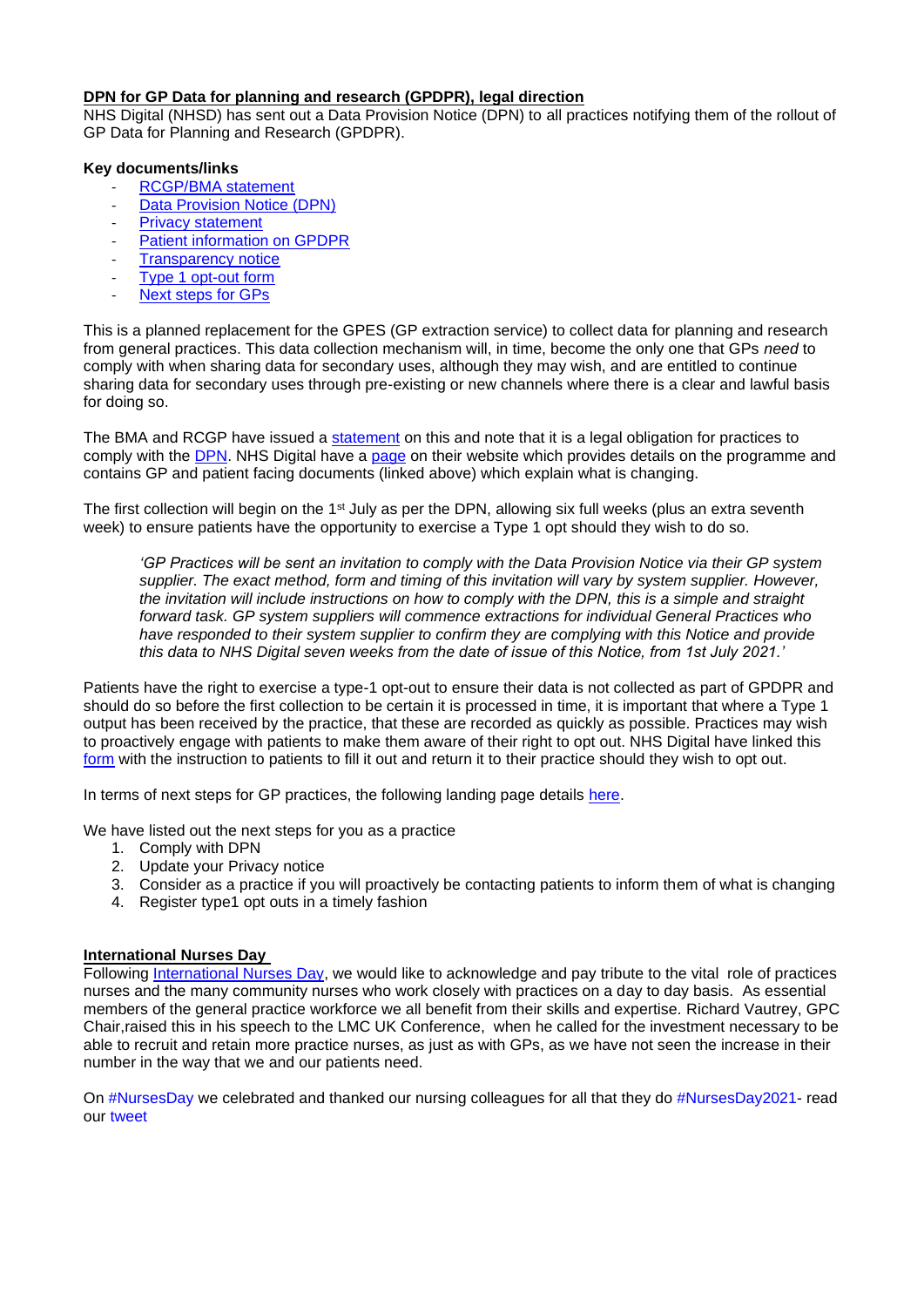# **New GP Pay and Pensions system**

The new GP Pay and Pensions system is due to become available to practices and GPs on 1 June. PCSE has this week [written to LMCs](https://pcsengland.co.uk/rv/ff0079677a9257399158168ee84e9b6f7f0df266) with further information setting out some of its preparatory work and the support which will be available to users of the system.

### **GP Trainees Committee regional elections 2021**

Nominations for a North East representative for the BMA's [GP Trainees Committee](https://www.bma.org.uk/what-we-do/committees/general-practitioners-committee/gp-trainees-committee) are open until 12pm, 19 May. Please circulate to any Trainees you may have within your practice. Seats are for a two-session term. To submit your nomination, please login to the BMA's [election system.](https://elections.bma.org.uk/) You need a [BMA website account](https://www.bma.org.uk/about-us/about-the-bma/bma-website/bma-website-help) to take part in these elections. If you have any queries regarding the election process, please contact [elections@bma.org.uk](mailto:elections@bma.org.uk)

#### **Cameron Fund, Top Tips for Financial Wellbeing**

One of the objects of the Cameron Fund is the prevention of hardship and you may be interested in their new initiative to target newly qualified GPs. *["10 Top Tips for Financial Wellbeing".](https://www.cameronfund.org.uk/media/1305/10-top-tips-for-financial-wellbeing-apr21.pdf)* has been developed to help raise awareness of the financial pitfalls that can cause so much worry and stress to those who ask the Fund for help. Further details are in this [booklet](https://www.clevelandlmc.org.uk/website/IGP367/files/cameron.pdf) and [press release.](https://www.clevelandlmc.org.uk/website/IGP367/files/cf.pdf)

Please do circulate to your trainees and colleagues, it may be of interest to those already working or used as an interesting topic of discussion.

## **Home Office EU settled status webinar: Wednesday 26 May, 12-1pm**

The Cavendish Coalition and the Home Office will be holding a webinar on [Ensuring the settled status and](https://www.nhsemployers.org/events/2021/05/ensuring-the-settled-status-and-right-to-work-of-social-care-and-nhs-staff)  [right to work of social care and NHS staff.](https://www.nhsemployers.org/events/2021/05/ensuring-the-settled-status-and-right-to-work-of-social-care-and-nhs-staff) As always, we cannot recommend any particular provider or vouch for this webinar but we share details as you may find it interesting.

You can join this free webinar with colleagues from the Home Office to find out the latest on the EU settlement scheme, right to work for your EU nationals and next steps, as we fast approach the application deadline.

Designed for recruitment leads and HR, you will hear best practice from social care and NHS organisations, in addition to a question-and-answer session. This will be relevant for employers of EU nationals, including GP practices or independent contractors. The webinar is free to join and if you wish to attend, please [sign up](https://www.nhsemployers.org/events/2021/05/ensuring-the-settled-status-and-right-to-work-of-social-care-and-nhs-staff)  [here](https://www.nhsemployers.org/events/2021/05/ensuring-the-settled-status-and-right-to-work-of-social-care-and-nhs-staff)

#### **Mental health and wellbeing – looking after you and your practice team**

**GP appraisal leads and GP tutors offer of telephone support conversations** remain for any GP who feels they would like to talk through any aspect of their professional/personal life that has been affected by Covid. To organise a telephone support conversation, either with the appraisal lead or with a GP tutor, please contact the appraisal team, or email [di.jelley@nhs.net](mailto:di.jelley@nhs.net)

**Crisis Coaching & Mentoring**: [Coaching and mentoring sessions are available now](https://people.nhs.uk/support-for-leaders/coaching-and-mentoring-for-leaders/) for all NHS and Health and Social Care leaders. Delivered by The Centre for Army Leadership and Meyler Campbell Coaching, these sessions are designed to support with the huge pressure on the ability of the NHS to deliver safe, high-quality care, sharpen focus on meeting the core needs of staff, ensuring wellbeing and sustained motivation to deal with this rapidly changing situation. The intervention will give leaders an understanding of crisis leadership that goes beyond what is necessary and focused on engagement and motivation through Covid19. Further information and how to register [see link](https://people.nhs.uk/support-for-leaders/coaching-and-mentoring-for-leaders/) here

CLMC continue to offer [wellbeing services via](https://www.clevelandlmc.org.uk/page1.aspx?p=20&t=2) **Validium for ALL working in general practice within Tees** (including locums). We understand that a number of staff have accessed this confidential service and it has been well received.

The BMA now offers face-to-face counselling, in addition to their [existing wellbeing services.](https://bma-mail.org.uk/t/JVX-7CV5G-JCJOU4-4FIBPR-1/c.aspx) For the next six months, you can access one-off support or, after triage, a structured course of up to six face-to-face counselling sessions, provided by the BMA's existing accredited provider Health Assured, through a grant from the [CHSA.](https://bma-mail.org.uk/t/JVX-7CV5G-JCJOU4-4FIBPS-1/c.aspx) Call 0330 123 1245 today or [visit the website](https://bma-mail.org.uk/t/JVX-7CV5G-JCJOU4-4FIBPT-1/c.aspx) for more information.

Access the [BMA's COVID-19 wellbeing pages](https://www.bma.org.uk/advice-and-support/covid-19/your-health/covid-19-your-wellbeing) and the [BMA wellbeing twitter page](https://twitter.com/bmawellbeing?lang=en)